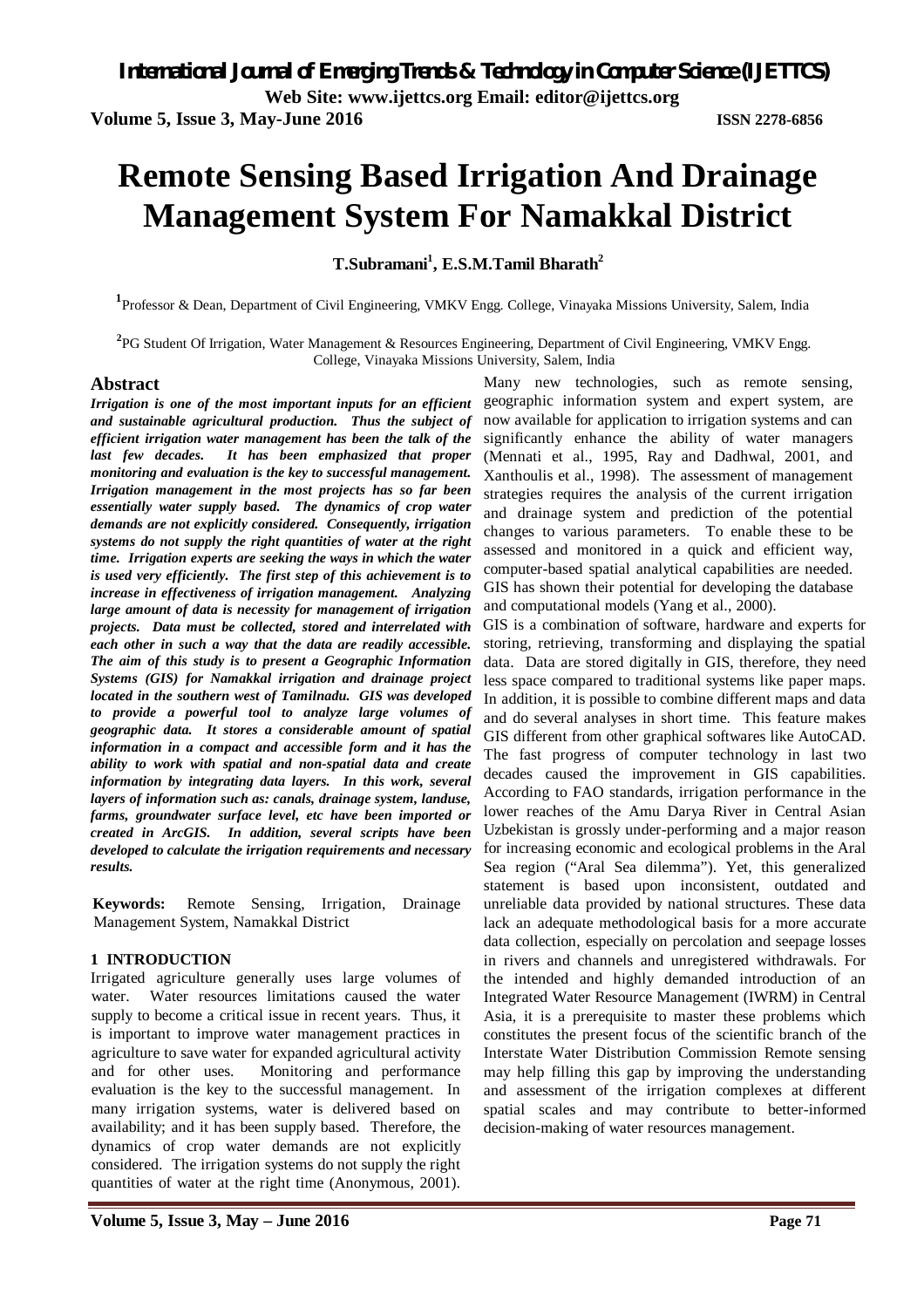### **Volume 5, Issue 3, May-June 2016 ISSN 2278-6856**

#### **1.1 Selected Remote Sensing Research In Irrigated**

Airborne and satellite borne remote sensing technologies can measure spectral reflectances and emittances. These radiances can be used for spatial interpretation and description of regional scale crop water stress. Thermal infrared images are collected coincident with shortwave reflectance. The current satellites having a thermal infrared band are Landsat, Aster, MODIS, AVHRR, AATSR and MSG.

Canopy temperature has been long recognized as an indicator of crop water status and pending moisture stress (see for instance Jackson et al., 1981). Surface temperature measurement in a developing wine grape vineyard in Spain revealed differences of 20°C between crop canopy and soil surface on a typical midday during summer (Bolle et al., 1993). The canopy temperature of the grapes is cooled by transpiration to a level at which air and canopy temperature tend to equilibriate at 30°C, whereas the soil skin temperature rises to 50°C, due to the absence of surface soil moisture. Sadler et al. (1995) also showed a 20°C difference in temperature between evaporating canopy and nonevaporating surfaces in corn. The impact of evaporation on surface temperature was recognized back in the sixties. Early experiments indicated that canopy temperature reflects the effect of canopy conductance and plant water potential on evaporative cooling (Gates, 1964; Fuchs and Tanner, 1966; Fuchs et al., 1967; Ehrlers et al., 1978). Although not exhaustive, a theoretical framework between surface temperature and heat fluxes was presented by Monteith (1981) and Jackson et al. (1981). Choudhury (1989) presented a great synopsis of the link between surface temperature, ET, biomass production and crop yield. Yet, nearly 20 to 30 years later, thermal-infrared technology is still not fully utilized. Some primary reasons for the limited use are

- the limited operational availability of thermal infrared radiation measurements,
- (ii) conversion and interpretation of the instantaneous temperature measurements into plant or soil wetness indices and
- (iii) lack of awareness of past successes and current tools.

Canopy temperature can be measured rapidly and noninvasively with portable infrared thermometers. Most of the thermal-infrared measurements for irrigation scheduling are interpreted into plant water status using crop water stress indices (Moran et al., 1994). Nowadays thermal infrared camera's are inexpensive (~US\$ 100). Despite the limited possibility to measure thermal infrared radiation from space platforms, it seems to be a viable technique to schedule irrigation. Some examples are provided in Table 1. Evans et al. (2000) and Peters and Evett (2004, 2006) have provided an example of thermal infrared radiation measured from a rotating center pivot irrigation system. Cohen et al. (2005) investigated precision irrigation with established relationships between thermal infrared radiation and leaf

water potential. Results of their work show that the spatial structure of thermal infrared radiation provides useful information for determining local bio-physical parameters. Moller et al. (2007) recently demonstrated the effectiveness of using very high resolution thermal Infrared data in an Israeli vineyard for scheduling irrigation. Naor (2006) concluded that thermal infrared measurements enable growers to produce maps of relative water stress. Loveys et al. (2008) and Hornbuckle et al. (2008) showed how quad bikes can be used to quickly measure thermal infrared radiation within vineyards and to make irrigation scheduling decisions. The latter technology is relatively inexpensive and provides immediate access to data without dependency on space agencies who supply the image data.

#### **1.2 Important Function In GIS**

There have been several applications of GIS in irrigation and drainage systems around the world. Sarangi et al. (2001) used GIS in development of input data set for a conceptual small watershed runoff generation model. In addition, they used ARC/INFO for canal system within the project area of Patna Canal and distributaries of Some command area in India. Amor et al. (2002) combined the GIS with a crop growth model to estimate the water productivity in time and space in Philippine. Three products, rice, corn and peanut were modeled in their research.

They analyzed the water limitation for each crop in different seasons and determined the productivity potential in the region.

In Tamil nadu also GIS has been started being used since 1990's and it has been applied in different field of water sciences such as hydrology, flood control, water erosion, and groundwater. Daneshkar et al. (2000) used GIS and Modflow for simulation of Ab-Barik groundwater plain. Flood plain mapping was studied by Barkhordar and Chavoshian (2000). Alvankar et al. (2000) applied GIS in watershed characterization of Latian dam watershed.

In this paper, the GIS of Namakkal irrigation and drainage system was developed to be able to update the information easily, doing different queries, computing the performance assessment indices. In addition, it has been used to compute the volume of irrigation requirement for each farm or at the secondary canal intake gate. The objective of this study was the development of a management tool to increase the water efficiency by delivering the water in right quantity.

#### **2 MATERIALS AND METHOD**

The necessary data and information were obtained from the NRSA and PWD which the project location is in its jurisdiction and from the consulting engineers company involved in the design and construction the project. Some of the maps were drawn in AutoCAD and therefore were easier to convert them into the GIS environment but they needed to be corrected. The other part of information and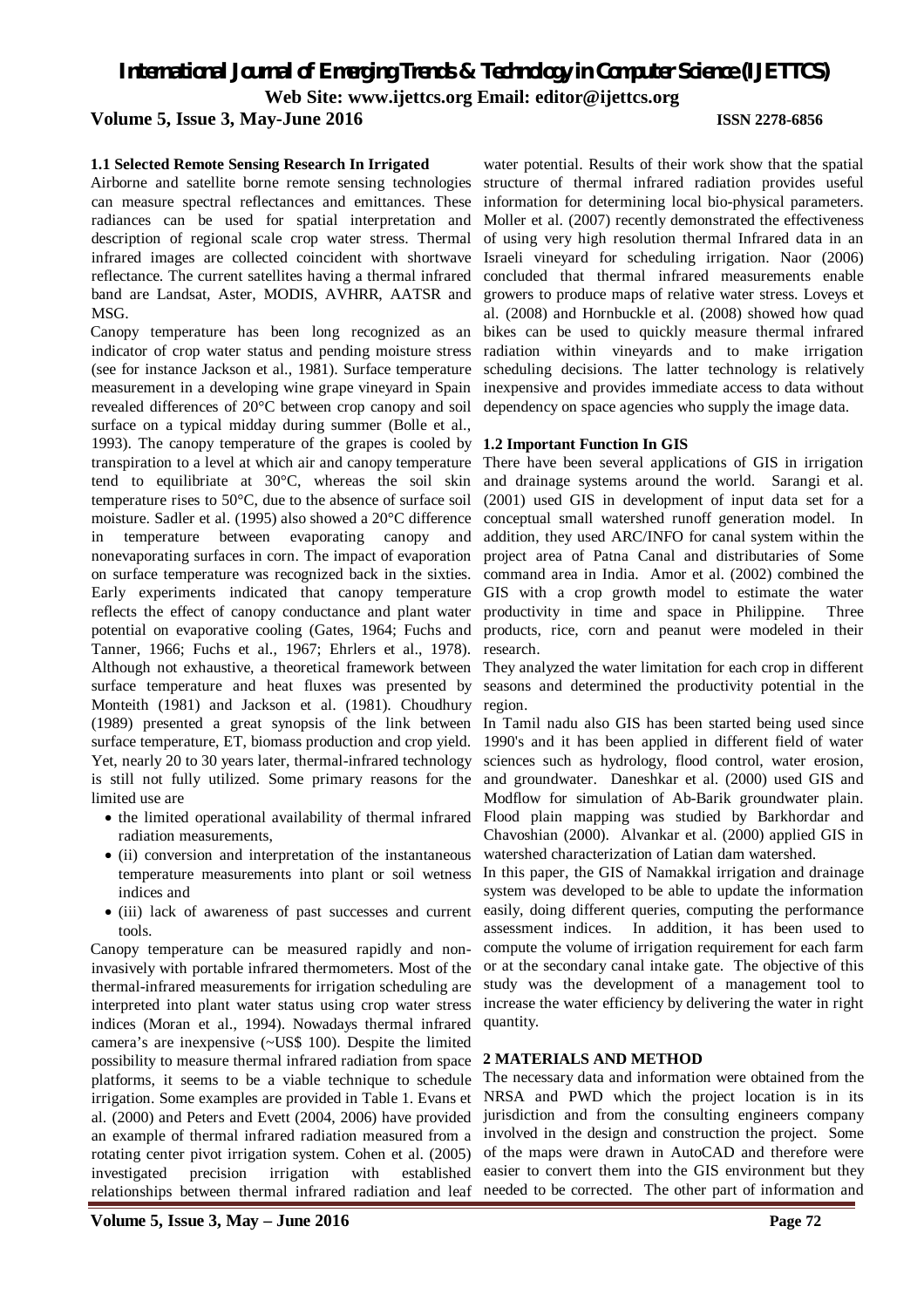**Volume 5, Issue 3, May-June 2016 ISSN 2278-6856**

maps had to be digitized first. In order to make the developed tool more practical, several managers and operators of irrigation systems have been interviewed.

# **3 DATA COLLECTIONS**

#### **3.1 Satellite Data Collection**

To monitor irrigated area, cropping pattern, and rice yield during the rabi (post-monsoon) seasons from 1986-87 to 1993-94, high resolution data from Landsat-5 and Indian remote-sensing satellites (IRS-1A and IRS1B) were used. Satellite data were directly received at the Indian Earth Station at Shadnagar about 60 kilometers from Hyderabad and processed at the National Remote Sensing Agency facilities in Hyderabad. Data from the Landsat Multispectral Scanner (MSS) (80 m ground resolution), the Landsat Thematic Mapper (TM) (30 m resolution), and the IRS Linear Imaging Self Scanning Sensor (LISS I) (72.5 m resolution) were analyzed (see annex for orbital and sensor characteristics of remote sensing satellites). At the time of the study, India had not yet launched the satellites IRS-1C and IRS-P3. Hence, the data from Wide Field Sensor (WiFS) of 188 meters resolution and 5-days revisit capability were simulated from LISS I data and evaluated.

To maintain consistency in the results generated through the years, MSS and LISS I data, which have a similar spatial resolutions, were selected for analysis. A preliminary analysis of a sample area with both LISS I and LISS II data showed that acceptable crop classification accuracy could be achieved even with LISS I. This finding significantly reduced the cost of acquiring satellite data and carrying out analysis because each LISS I scene covers an area equal to the area of four LISS II scenes. Although the package of satellite remote sensing applications has been developed in a rice-based irrigation system, a similar approach with suitable modifications could be developed for irrigation systems involving other crops.

### **3.2 Overview Of Data Analysis**

The analysis of satellite data involves the following

- mapping irrigated crop areas and discriminating rice from other crop areas
- mapping spatial variability of the rice transplanting period across the com-
- mand area
- estimating rice yield through spectral index yield models
- measuring yields from satellite-derived
- data on the condition of the rice crop using an improved design for selecting representative sample areas
- evaluating the impact of reported water logging on rice productivity
- radiometric normalization between satellites, sensors, and acquisition periods
- comparative evaluation of satellite data of different spatial resolution
- integrating cadastral maps with satellite data

To evaluate the system performance and to diagnose and analyze the poorly performing distributaries, a geographic information system (GIS) was developed at two levels of the command area and for selected distributaries.

#### **3.3 Crop Classification**

Approaches selected for classifying crops in earlier studies have been dependent on the context, with no single classifier having universal applicability. In the Bhadra irrigation system the major area is under rice. Other crops are sugarcane, groundnut, sunflower, and garden crops such as coconut, betel nut, and vegetables. Rice transplanting is staggered over a period of more than a month, and other crops are sown considerably earlier than rice. Because of this heterogeneity in the crop calendar, we analyzed satellite data from two dates:

(1) the time of maximum ground cover and canopy growth and

(2) when rice was being transplanted and other crops had already grown to the vegetative stage. The objective was to ensure a complete estimate of the area under crops and to achieve better discriminability. Based on a review of alternative approaches, a multivariate classification approach was selected in an attempt to merge the data from the two dates into a single multichannel data set.

### **3.4 Spatial Variability In The Rice Calendar**

Spatial information on the transplanting time for rice across the command area has been mapped (map 2). The seasonal NDVI profile of every pixel of rice crop was analyzed to identify the peak greenness stage. The fact that this stage corresponds to the heading stage of rice was used to calculate the time of transplanting and to generate information on spatial staggering of rice transplantation, i.e., the time of transplanting in different areas. This information is useful for evaluating the compatibility between the canal delivery schedule and the rice transplanting calendar at the distributary level. This capability will be further enhanced when WiFS data from IRS-1C and IRS-P3 are operationally available. Those satellites provide individual 5-day revisit periods and a combined 2- to 3-day revisit period.

Crop-soil parameters such as soil moisture, soil water tension, stem water potential, leaf water potential and stomatal conductance can be measured in situ. Although these supporting devices are very useful to help farmers decide when and how much to irrigate, these in situ sensors are always point measurements and therefore may not provide information on spatial variability. Hence, there is an intrinsic deficit between demands for an alert water management programme and the ET reduction and water use efficiency tools to establish and implement best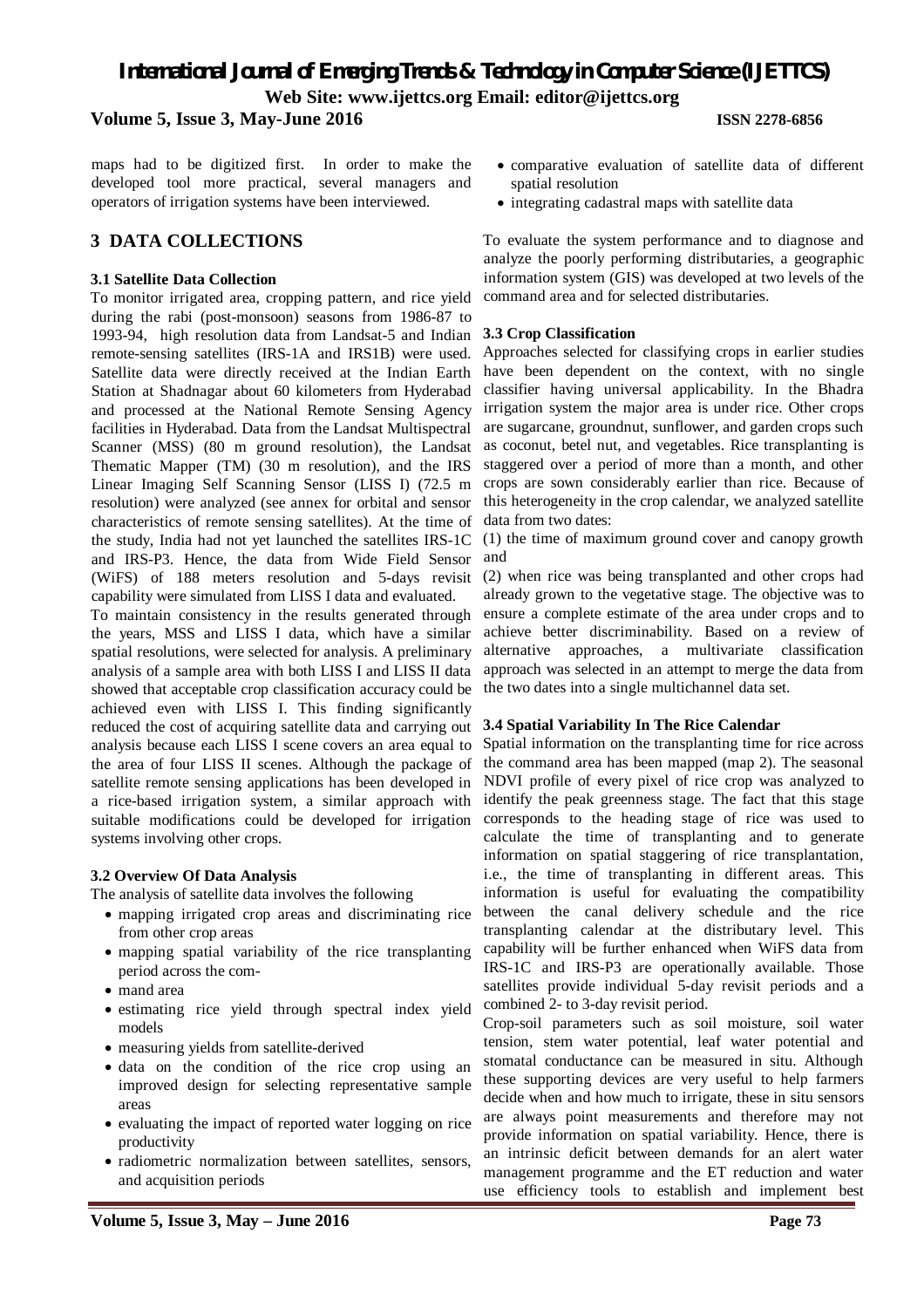# **Volume 5, Issue 3, May-June 2016 ISSN 2278-6856**

practices at the local and regional scale. More accurate ET guidelines need to be developed by research and extension services to provide operational programmes that increase the utilization of water resources. Evapotranspiration is **3.6 Data Normalization** often assessed by means of the classical weather-based reference ET. Regulated Deficit Irrigation and Partial Root zone Drying are new technologies and strategies to reduce ET and enhance water use efficiency. The values and amount of ET reduction associated with these water saving irrigation technologies at the regional scale are, however, only marginally understood and predictable. Colaizzi et al draw the conclusion that thermal infrared based monitoring is more reliable for detecting water stress than in situ soil moisture measurements. Hence, there is a need for new ET quantification and estimation technologies and approaches, especially at the regional scale to compare on-farm practices among different farmers.

#### **3.5 Concurrent Monitoring Of Rice Growth And Stress**

Satellite data of IRS and Landsat satellites are available only at certain times during the growing period, and this availability is further limited by cloud cover. Although a combination of satellites can provide frequent coverage, the process of data normalization from multiple satellites can significantly overload analysts. Hence, to concurrently monitor crop growth and crop condition through the season, satellite sensors such as IRS-1C's WiFS, with a 5-day revisit period, must be used. NOAA-11's AVHRR sensor, though providing twice-daily revisit capability, has a spatial resolution of 1.1 kilometers at nadir, which is too coarse for effective spatial monitoring within the com- mand area.

Analysis of simulated WiFS data indi- cated that temporal information on rice development can be effectively captured. In spite of its 188-meter resolution, WiFS allows satisfactory classification of large-area crops such as rice even at the distributary level. The profiles of rice growth obtained from the NDVI of WiFS data at the distributary level were verysimilar to those obtained from LISS I data. NDVI provides the capability of monitoring not only the physiological development of rice over time and in its spatial variability, but also its condition, because many studies have related abnormal NDVI to crop stress. The effect of stress is to decrease the near infrared reflection and to increase the reflection in the red wavelengths, giving lowerthan-normal NDVI values. Based on analysis of high resolution field spectrometer measurements, Shibayama et al. Showed that NDVI is a sensitive measure of stress in rice 2 weeks after drainage. The effective use of WiFS data requires radiometric correction to compensate for changing illumination geometry between successive revisits (because the WiFS paths shift by 117 kilometers every 5 days) and across the scan (in case of latitudinally oblong irrigated areas) and for atmospheric effects. WiFS data from the IRS-IC satellite have been operationally available from the Indian Earth Station since June 1996. Where direct reception is not available, the on-board tape recorder

permits acquisition of data over such areas, which subsequently can be downlinked to the Indian Earth Station.

To use data from multiple satellites with different sensor characteristics for close monitoring of irrigated areas, the data must be normalized geometrically and radiometrically. A technique for radiometrically rectifying multiple Landsat images of acally transform other images. The method worked well for the visible and near-infrared bands of the Landsat Thematic Mapper. To maintain consistency in the results generated through the years, MSS and LISS I data, which have a similar spatial resolutions, were selected for analysis. A preliminary analysis of a sample area with both LISS I and LISS II data showed that acceptable crop classification accuracy could be achieved even with LISS I. This finding significantly reduced the cost of acquiring satellite data and carrying out analysis because each LISS I scene covers an area equal to the area of four LISS II scenes. A procedure for selecting appropriate bands to compare NDVI values from multiple satellite has been described by Jeyaseelan and Thiruvengadachari. Jonna et al reviewed existing procedures such as histogram normalization, use of scene statistics, linear transformation, and use of spectrally invariant features, and, for This study, a simple regression between different data sets was adopted.

# **4 STUDY AREA**

Namakkal is located at 11.23°N 78.17°E.<sup>[5]</sup> It has an average elevation of 218 metres (726 ft). It is close to Kolli Hills - which is part of the Eastern Ghats. The closest river is Kaveri and it is located 360 km southwest of Chennai and 250 km south of Bangalore.Namakkal or Namagiri is a city and a municipality in Namakkal district in the Indian state of Tamil Nadu.(Figure.1) It is the headquarters of Namakkal district. It is the first ISO 14001- 2004 certified municipality in Asia for environmental management, $^{[3]}$  specifically the provision and maintenance of water supply, solid waste and sewage management, town planning, lighting and other social services.As of 2011, the town had a population of 55,145.

It is a part of Kongu Nadu (Kongu Desam) region of Tamil Nadu which was hotly contested and coveted by both the ancient Pallavas and the Pandyas. Namakkal was in the hands of Atiakula King called Gunasila who has marriage with Pallava King. Later the taluk was overrun by the Cholas in the Kongu Mandalam .After the struggle between the Cheras, Cholas and Pandiyas, the Hoysalas rose to power and had control till the 14th century followed by Vijayanagar Kings till 1565 AD. Then the Madurai Nayakas came to power in 1623 AD. Two of the Polygons of Thirumalai Nayak namely, Ramachandran Nayaka and Gatti Mudaliars ruled the Salem area. The Namakkal Fort is reported to have been built by Ramachandra Nayakas. After about 1625 AD, the area came successively under the rule of Muslim Sultans of Bijapur and Golkonda Mysore kings and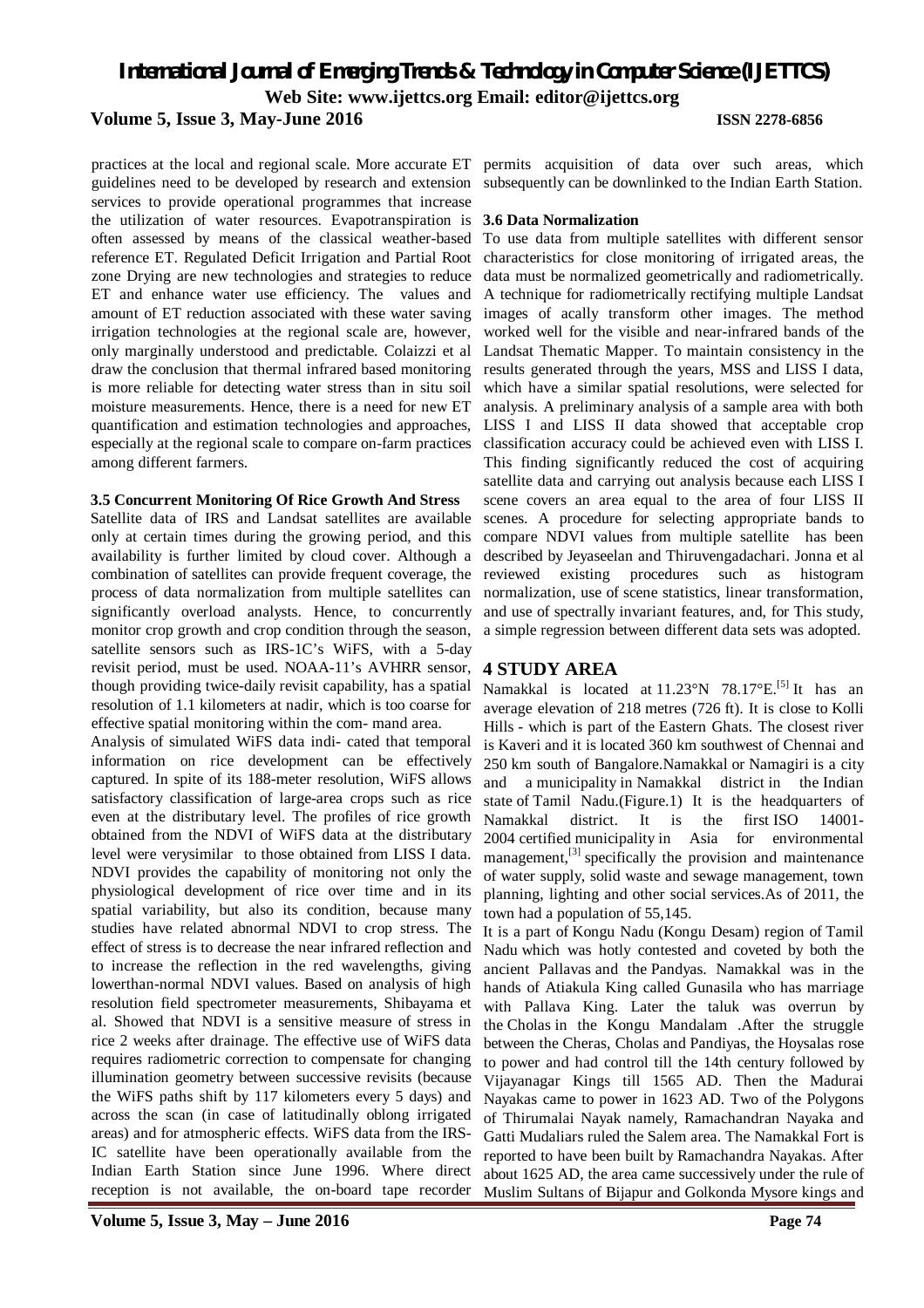#### **Volume 5, Issue 3, May-June 2016 ISSN 2278-6856**

then the Marathas, when about the year 1750 AD. Hyder the annual water potential), which is almost equal to that of Ali came to power. During this period, it was a history of power struggle between Hyder Ali and later Tippu, with the British.

The Rock Fort in Namakkal is a special feature of the 1950's to roughly 18.30 percent in 2010-11. This might be Town. The Fort covers an area of one and half acres of flat surface and is accessible from South-West by a flight of narrow steps. Namakkal was held by Killdhar (Caption) on Hyder Ali until it was captured by British in 1768. For a brief period during late 18th and early 19th century Namakkal was under Tiruchirappalli district of British Rule. Later Namakkal was transferred back to Salem District.

Namakkal District comes under the North Western Agro climatic zone of Tamil Nadu. It is situated in the dividing portion of two watersheds between Cauvery and the Vellar System with the Taluks of Attur, Rasipuram and Namakkal on the East and Salem, Omalur and Mettur on the West. Tiruchengode taluk alone is placed under Western Agro-climatic zone. Besides the above two zones, Kolli and a few isolated hills and ridges are scattered over Namakkal, Rasipuram and Tiruchengode and along with the valleys and rolling hills, make up the characteristic topography of the district.

The State's irrigation potential in per capita terms is 0.08 ha. when compared to the all-India average of 0.15 ha. The three main sources of irrigation in the State are Agriculture is the single largest consumer of water in the State consuming 75 percent of the State's water resources. About 58.78 percent of the net area sown is benefited by irrigation. The State has a net irrigated area of 29.12 lakh hectares (L.ha) (2010-11). The irrigation intensity (ratio of gross irrigated area to net irrigated area), worked out to 129.32 percent during the 1950s, and it declined to 124.90 percent during the 1990s and it has come down further to 115.00 percent in 2010-11.

The area irrigated by canals marginally increased from 7.88 L.ha in 1950-51 to 8.01 L.ha in Table 3.9.2: Sourcewise/year-wise Irrigated Area - Tamil Nadu (in L.ha.) S. No. Source 1950-51 2000-01 2010-11 1 Canals 7.88(42.48) 8.01(28.60) 7.47(25.65) 2 Tanks 5.65(30.46) 5.37(19.17) 5.33(18.3) 3 Wells 4.26(22.96) 14.49(51.73) 16.23(55.73) 4 Others 0.76 (4.10) 0.14(0.50) 0.09(0.3) 5 Net area irrigated 18.55 28.01 29.12 6 Gross area irrigated 24.45 34.12 33.48 Source: Season and Crop Report.(Various Issues) Figures in parentheses indicate percentage to net area irrigated. rivers, tanks and wells. There are about 41,127 tanks, 2,239 irrigation main canals and 18.26 lakh irrigation wells in the state. The area irrigated by various sources is furnished in the Table 3.9.2 and Graph 3.9.2 2000-01 and subsequently declined to 7.47 L.ha in 2010-11. However, the share of canal irrigation in the net area irrigated declined from 42.48 to 28.60 percent between 1950- 51 and 2000-01 and has further fallen to around 25.65 percent in 2010-11.The approximate storage capacity of tanks in the State is estimated as 5,067 Mcum (178.94 TMCft - 21 percent of

the reservoirs. However, the tank irrigation system has deteriorated over time, which is shown by the decline in the area irrigated under tanks falling from 30.46 percent in the due to failure of monsoon, reduction in the storage capacity of tanks due to silting, lack of adequate management of tanks and the supply channels and unscientific water management practices followed by farmers. Next to tank irrigation, lift irrigation through individually owned wells is the major source.

The number of wells, which in 1951 was only 14,400, increased to 15.28 lakhs 0 10 20 30 40 50 60 Canals Tanks Wells 42.48 30.46 22.96 25.65 18.31 55.73 0.00 10.00 20.00 30.00 40.00 50.00 60.00 Canals Tanks Wells 1950-51 2010-11 Graph 3.9.2: Sources of Irrigation (in %) 167 Agriculture and Allied Sectors by 1996 and to 18.26 lakhs in 2010-11. The drinking water and domestic needs are growing with the increase in population and also improvement in lifestyle. The drinking and domestic requirement has been projected as 2438 Mcum for the year 2010 and as 2791 Mcum for the year 2025



**Figure 1** Study Area Map

As per the National Water Policy 2002, the drinking water gets first priority. (Report of the Expert Committee on Development and Management of Water Resources of Tamil Nadu- Vol I, March 2003). The total demand of water for all sectors works out to 54403 Mcum as of now which may increase up to 57716 Mcum by the year 2050. But the availability of water resources both ground and surface water in a normal year is only 47125 Mcum. Thus there will be a deficit of 10591 Mcum in 2050. The Water Resources Department (WRD) piloted a multi-disciplinary approach to work in an integrated manner in modernizing irrigated agriculture over a demonstration area of about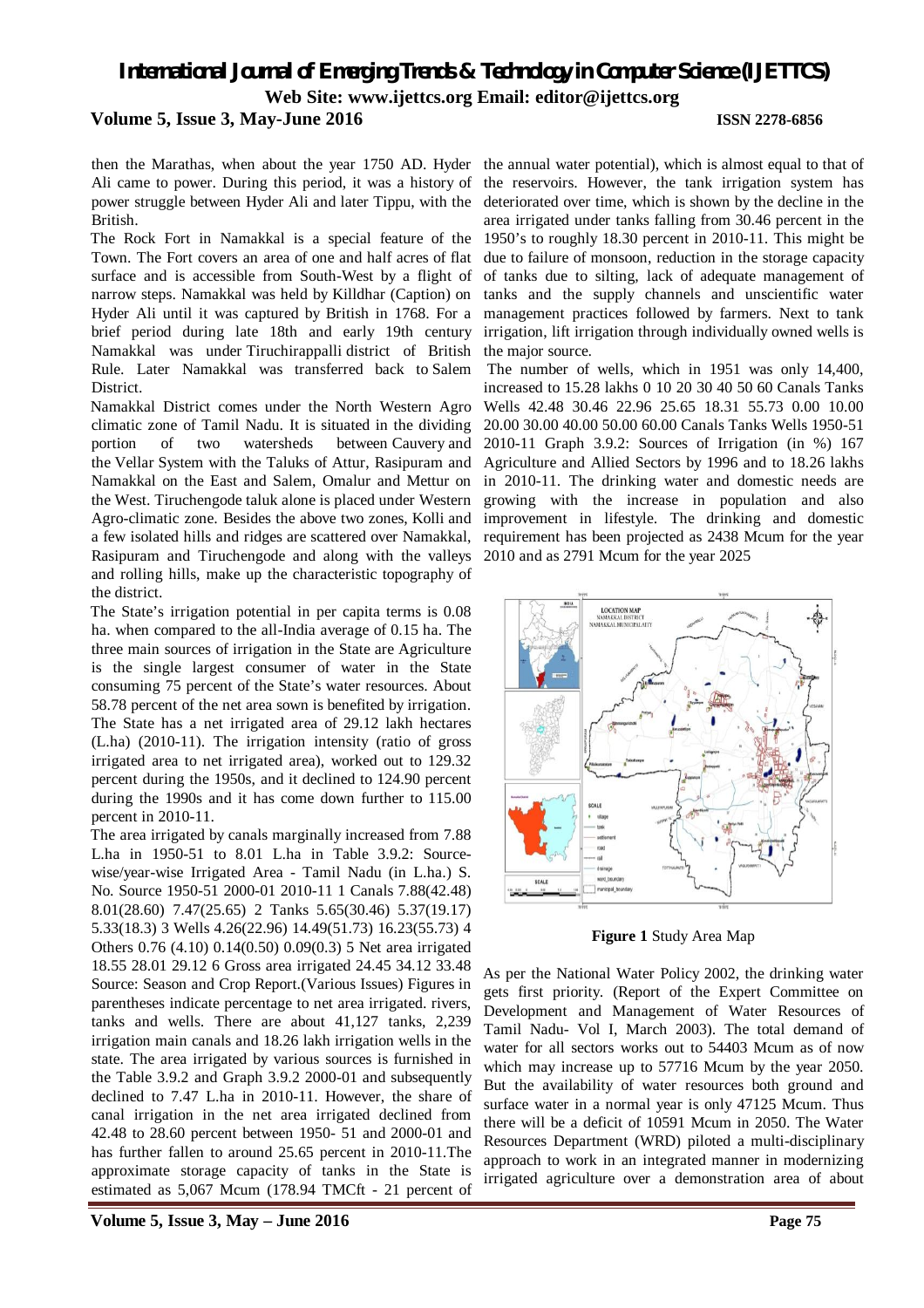# *International Journal of Emerging Trends & Technology in Computer Science (IJETTCS)* **Web Site: www.ijettcs.org Email: editor@ijettcs.org Volume 5, Issue 3, May-June 2016 ISSN 2278-6856**

3000 ha in Hanumanadhi subbasin of the Tamiraparani river system.(Figure.2)

Under this project, interventions like system tank improvement, drip and sprinkler irrigation and introduction of tissue culture banana were undertaken. This approach is the first of its kind in the department which fostered engineer-extensionist-farmer linkages and helped line departments to work together. The Project Appraisal Document of ICR Mission for the Water Resources Consolidation Project (WRCP) reported that there was a perceptible change in the mindset of officers and farmers. In the Eleventh Five Year Plan period, the multi-disciplinary approach continued and the Irrigated Agriculture Modernization and Water bodies Restoration and Management (IAMWARM) project envisaged the promotion of activities of all the eight line departments with a view to ensure benefits to all the stakeholders at sub-basin level. During the Twelfth Five Year Plan period, the nonsystem and rainfed tanks, the anicuts/ diversion weirs and **5 METHODOLOGY** supply channels which are the life line to tanks and other tank appurtenances will be given importance for rehabilitation.

This approach will ensure the sustainability of rainfed agriculture. The need for capacity building of farmers, functioning of Water User Associations (WUAs) in water management etc is seriously felt and towards this, appropriate training was imparted which paved the way for adoption of drip, sprinkler irrigation and System of Rice Intensification (SRI) method of rice cultivation. Another aspect threatening water sector is the over-exploitation of groundwater. In order to overcome this issue and to augment the groundwater potential, Master Plan for Artificial Recharge scheme was conceived and construction of check dams, percolation ponds, recharge shafts etc., were implemented and such groundwater development schemes ensured the income for small farmers. The past experiences revealed that floods and drought occur in a cyclic manner and both affect the agricultural activities. The management of floods has been given serious thought and right choice of schemes are posed and implemented with the grant assistance from the Government of India (GoI). Present requirement for the State with limited water resources is to take up more number of Extension, Renovation and Modernization (ERM) projects with the funds under Accelerated Irrigation Benefit Programme (AIBP). Our State has not yet efficiently utilized the funds of GoI under AIBP. Apart from this, the utilization of surplus flood flows in the coastal areas through pumping schemes for the benefit of higher command, artificial recharge schemes, flood management programmes, coastal protection work, restoration of traditional waterbodies are the viable solutions which would lead the irrigation sector to cater to the increasing demand.



**Figure 2** River Systems in Namakkal



In our project data were collected and digitized to generate study area, drainage to find out the flow of water system, Landsat images from NRSA to generate the geomorphology, lineament to find out the slope area and soil condition. All the thematic maps were integrated in the GIS environment to find out the suitable irrigation and drainage.

# **6 GEOGRAPHIC INFORMATION SYSTEM**

In order to develop the GIS of Namakkal project, the first step was to digitize all maps and available information and data. These information and maps were divided into two categories. One category was those maps and information which were constant in time such as canal and drainage locations, observation wells, farm layouts, roads and railroads. The second category was those maps which are variable through time. Crop pattern, groundwater level, and farm productivity are in this category.

The second step after data entry was to develop the necessary tools and subprograms for analyzing and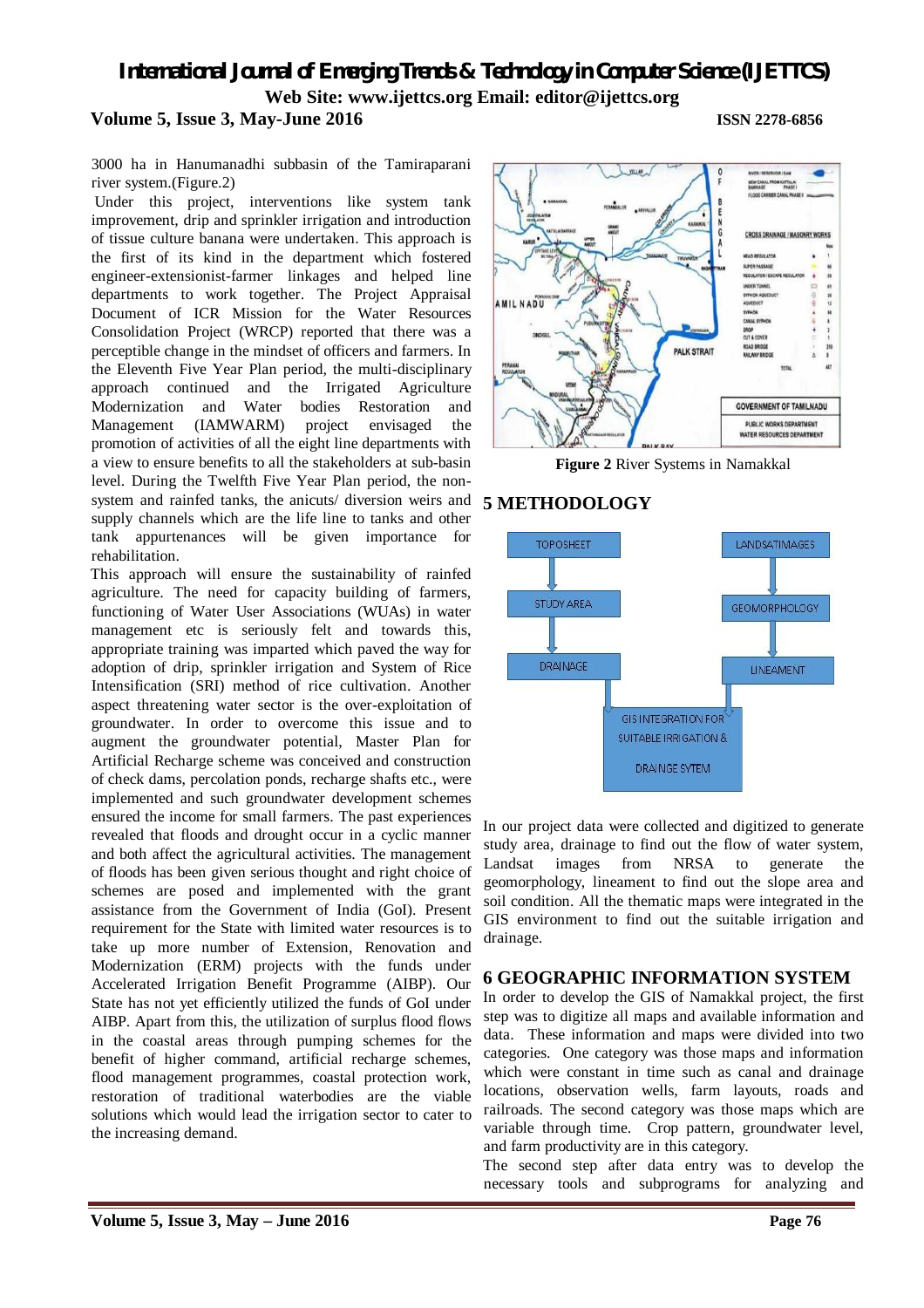### **Volume 5, Issue 3, May-June 2016 ISSN 2278-6856**

calculating the system management elements. Calculating the irrigation requirement based on the crop pattern, area of farm, evapotranspiration and crop coefficient was one of those tools.The information and data related to each layer and infrastructure in GIS has a database connected to the object in the map. The developed tool is able to make different kinds of queries either on maps or on related tables. ArcGIS 8.1 was used as the basis for this GIS application. The software is able to process both raster and vector images and it has the feature for writing scripts for especial operation.

## **7 DATABASE MANAGEMENT SYSTEM**

#### **7.1 introduction**

The source maps for soil, geology, geomorphology, lineament are published maps of state ground and surface water resources data centre, Chennai in 1:500000 scale. Contour map is derived from the Survey of India (SOI) topographical maps bearing no 58E/11, 58E/14, 58E/15, 58E/16, 58I/2, 58I/3, 58I/4, 58I/6, 58I/7 and 58I/8 in 1:50000 scale.

The objective of using a database management system is to efficiently store and manipulate various types of data related to canal irrigation system. The available database in ArcGIS was used to store data. These data consisted of thematic data such as physical properties of irrigation and drainage canals and related structures and temporal data such as gate opening, flow rates, water depth in observation holes. Database is related to the spatial data in GIS environment and data can be retrieved by clicking on images or doing queries.

### **7.2 Maps Prepared Priliminary**

### **7.2.1 Geomorphology Of Namakkal**

Namakkal district forms part of the upland plateau region of Tamil Nadu with many hill ranges, hillocks and undulating terrain with a gentle slope towards east. The prominent geomorphic units identified in the district through interpretation of Satellite imagery are 1) Structural hills, 2) Bazada zone, 3) Valley fill, 4) Pediments, 5) Shallow Pediments and 6) Deep Pediments. A number of hill ranges are located in the eastern and northeastern parts of the district, whereas the southern, western and northern parts of the district are plain to undulating, dotted with a few isolated hillocks. The important hill ranges in the district are Kollimalai hills, Bodamalai hills, Naraikinaru hills and Pachamalai hills. The highest peak in the district is the Kollimalai hill peak with an elevation of 1293 m. above MSL. Other important peaks are Kedda Malai (1284 m) and Melur hill in the Bodamalai hill range.(Table 2 CGWB,2008) Structural Geology Structural Features denote geologic structure that are formed by internal deformation forces in the earth crust. The structure features such as folds, fault and joints etc.

The structure of the study area is highly tectonised and is complex is structure. As described earlier gneisses show well foliation in the NE-SW to SSW direction with sub vertical to vertical trending NNE-SSW and NE-SW direction in the eastern part. There are a number of folds, faults, shears and joints in the area, with has experienced at least three district phase of the tectonic movement. Fold The Salem-Namakkal Fold Thrust Belt consists of number of low-angle south-dipping thrust sheets demarcated by ductile shear zones .In many places they have been steepened by refolding, i.e. along the L. Kanavaipatti Shear Zone south of Namakkal .Mylonites are prominently developed in the foothills of Godumalai and Kanjamalai hill. These show kinematic indicators, mainly S-C fabrics, rotated porphyroclasts and intragranular faults, suggesting thrustrelated tectonics with N to NE verging shear However, in many instances the mylonites have undergone static recrystallisation .The mylonitisation is postkinematic with granulite facies metamorphism. Peak granulite metamorphism has occurred during the F1 stage of folding, which is characterised by isoclinal folds developed in bedding planes, represented by BMQ layers in quartzofeldspatic gneisses.

The F1 fold have produced penetrative gneissic fabrics and are coaxially refolded by open to tight upright F2 folds producing type 3 interference patterns. The F2 folds are accompanied by shear bands along the limbs that show mylonitisation and rootless folds in quartzite bands .Thus it is interpreted that the mylonitisation is synkinematic with F2 stage of folding. The mylonitic foliation has been refolded by F3 folds, which have probably removed the shear fabric to a large extent due static recrystallisation. The Sangakiri Shear Zone separates the Idapadi Block from the Salem Block. The shear zone shows mylonitic foliation nearly E-W trend showing dip towards north .The Salem Block shows the dominants of metagabbro/mafic granulite.

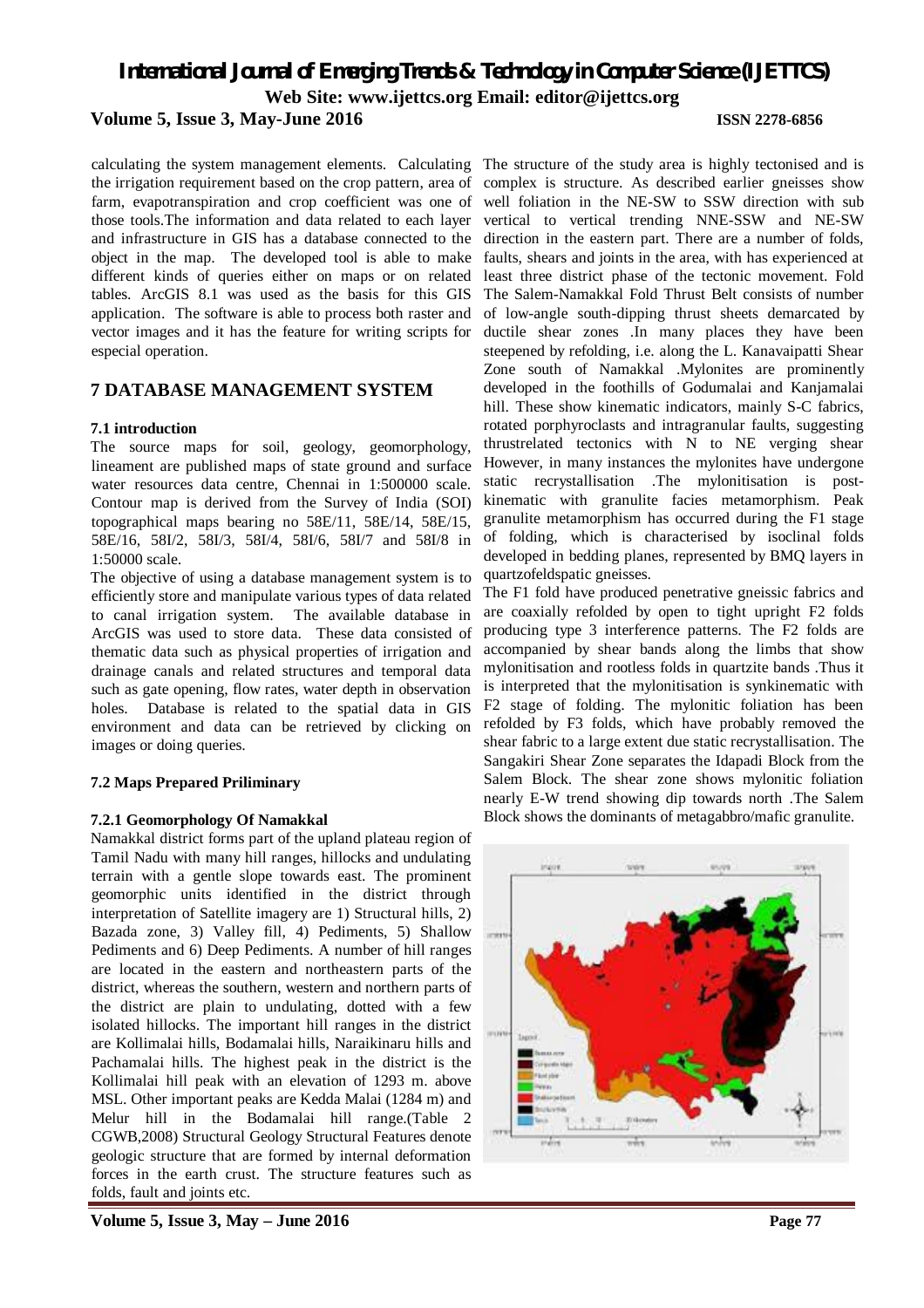*International Journal of Emerging Trends & Technology in Computer Science (IJETTCS)* **Web Site: www.ijettcs.org Email: editor@ijettcs.org Volume 5, Issue 3, May-June 2016 ISSN 2278-6856**



**Figure 3** Depth Of Water Level In Namakkal

The outcrop shows synformal structure. The mafic granulites have been retrograded to amphibolite near Mallasamudram. The mylonitic foliation strikes NE-SW and dips toward E. The amphibolite shows nappe structure over the granite gneisses. The Kanjamalai Shear Zone near Kanjamalai hill takes an easterly trend. The mylonitic foliation shows NNW dip. The Udayapatti Shear Zone has an E-W strike and dips toward north. The Udayapatti shear zone south of Godumalai shows extensive mylonite development. The mylonitic foliations are E-W and dip north and contain down dip stretching lineation . The Umayalpuram Shear Zone shows the emplacement of syenite and the mylonitic foliation shows the southerly dip. The L. Kanavaipatti Shear Zone is the southernmost shear zone.

The mylonitic foliation shows both southerly and northerly dipping due to late stage folding. From the analysis of mylonites it is quite evident that the finite strain varies from one block to another. In Salem thrust sheet the static crsytallisation is very prominent while the Namakkal thrust sheet retains the assymetric fabric to a large extent. (Sundralingam et al, 2012) Fault A limited metamorphic study has been conducted on metagabbro/mafic granulites and from the namakkal Block. In Salem thrust sheet the static crsytallisation is very prominent. Area of different types of geomorphology S.No Types of Geomrphology Area in sq.km 1 Structural Hill 513.35 2 Plateau 237.519 3 Flood plain 179.936 4 Composite Slope 275.366 5 Bazada zone 82.79 6 Shallow Pediment 2115.339 Total Area 3404

### **7.3 Lineament**

The Lineament map of Namakkal district has been prepared from the LAND SAT and IRS imageries of scale 1:250000 by visual image interpretation Figure 6. Groundwater occurrences in most of the boreholes, located in the lineament zones are good. In Namakkal district, there are 3 sets of lineaments, they are, NE-SW trending lineaments 2. N-S trending lineaments and 3. NW-SE trending lineaments. The course of river Cauvery is controlled by

NW-SE lineament sand the course of Tirumanimuthar is controlled by N-S and NE-SW lineaments. Intersections of lineaments are proven as potential zones of groundwater. Almost the entire shallow aquifer zone is tapped for agricultural development in hard rock areas. The open fractures can be utilized for artificial recharge and for storing groundwater in the underground reservoir. Figure 4 shows the results for Namakkal project area.



**Figure 4** IRS Imageries of Scale 1:250000 By Visual Image

#### **7.4 Industrial And Commercial Use**

Namakkal finds a place of importance in the map of India because of its Lorry body building industry, a unique feature of the town. More than 150 Lorry body building work shops and a number of subsidiary industries of auto body works are operating since 1960. There are Lorries, Trailers and L.P.G. Tanker Lorries in Namakkal district. Therefore it is called as 'Transport City'. Namakkal is the major producer of Egg in Southern Region. Hence, called as ' Egg City '. The formation of Railway route from Salem to Karur is soon to be completed at the end of this year. The famous Tamil Poet" Namakkal Kavingnar Ramalingam Pillai" was born in this district. In memory of the poet, the State Government has established an arts and science college for women . On of the most famous Government Veterinary College is also situated near by Namakkal Town . More and more private educational/technical institutions are coming up in recent years which is a blossom for the district.

### **7.5 Educational Use**

The town has various educational institutions on around the Namakkal like Government and Private sector, Engineering, Science and Arts Colleges, and other Technical Institution. The school education is dominant in the district especially in the in and around of the town. The schools in the town are like metric and non-metric schools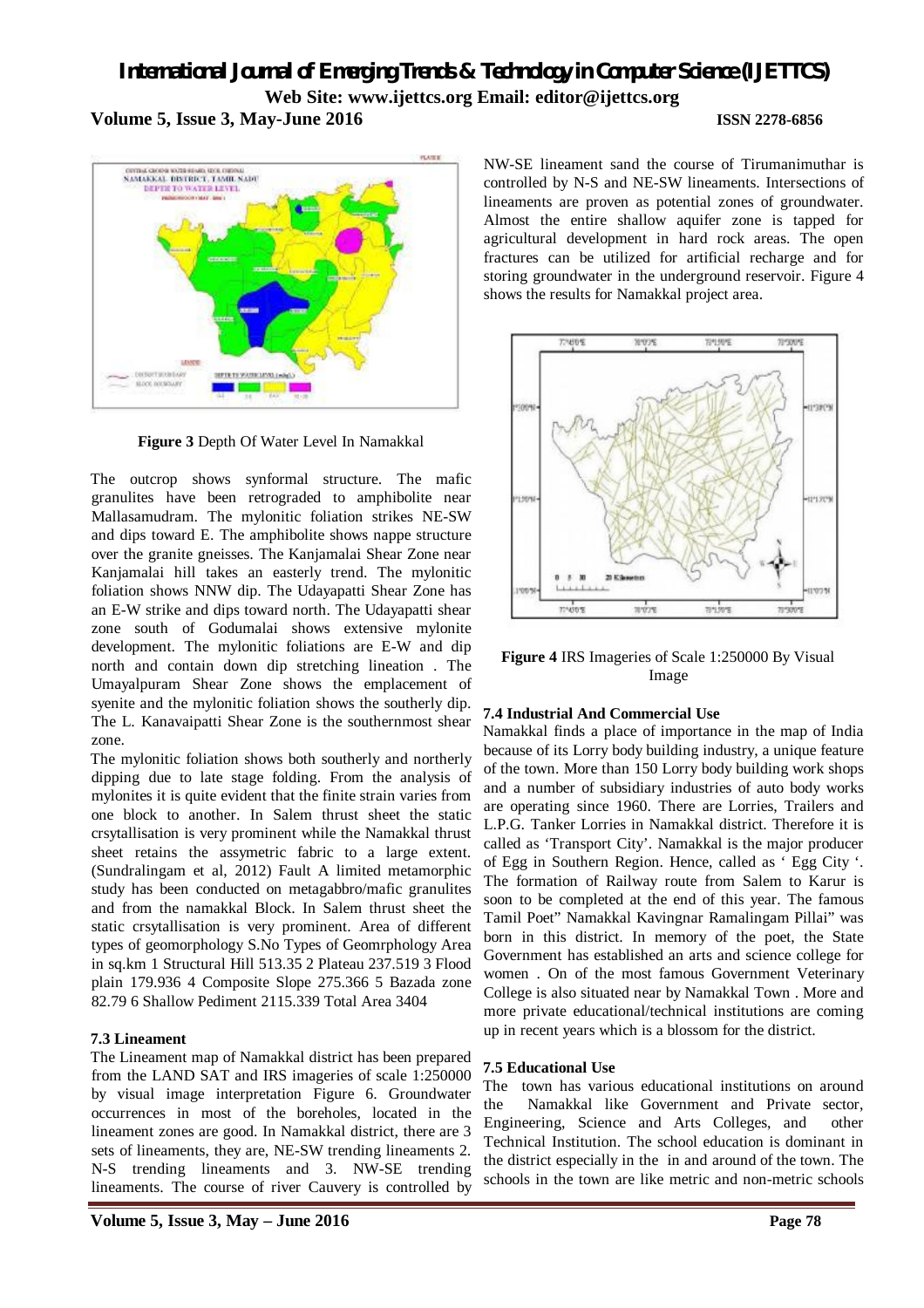#### **Volume 5, Issue 3, May-June 2016 ISSN 2278-6856**

are situated the district. From the Landsat image find the remote sensing image and dereferencing it. Then, the location of the educational points in radial pattern, results imported into the ArcGIS. developed various decades.

# **7.6 Transport And Communication Use**

In the past few decades, the growth of transport, use of the population, developed the infrastructure, facilities, trade and commerce and other facilities in the Namakkal urban town. The Urban town is one of the major industrial zone in the tamilnadu, connected SH. NH like salemTiruchy, Salem-Karur passing through the town.

# **7.7 Recreational Use**

As per the secondary data information with field visit, check the Urban Land use of the Namakkal Town, various use, with in the land the heart of the town were attracted the Children park, Lake and other Recreational plays benefit to the people of the town. The Urban Land use delineated through the Landsat TM Images, identify the Recreational use.

# **7.8 Mixed/Open Land Use**

The Urban land use of Namakkal town is rapidly developed due to the Industrial and commercial activities, concentrated in the mean centre, and along the highways. The mixed/Open land use, either waste land or land without scrub/ for uses to the burial ground in the various community peoples . From the Land sat Images , identify the open land in the east ward of the town.

# **7.9 Urban Land Use Change Between 1971-2011**

In general, every place developing any one of the factor, may be the growth of industrial activities, or infrastructure, economic importance of the activities, in other factors for better employment, education, and atmost the commercial points one. Namakkal is one of the growing industrial sector among the Tamilnadu. We state in the previous chapters about the industrial activities in and around of the Namakkal town. The present paper, have studied the urban Land use, with Land sat images in various decadal . The overall concentration between 1971-2011, based on the Land sat image, in 1971, based on the SOI , the concentration of the settlement in the core portion of the town, seen scatterly in radial pattern, than 1981, just few places only expanding toward in the S-W direction. In 1991 year, the growth means were randomly seen in the entire urban town. Again the 2001, S-S, S-W direction and 2011, is comparatively more concentration of the growth in the all direction. In other uses like, education, health, Recreational is more concentration the core of the town. The overall the urban land use, transport and pattern of settlement is concentration around the Namakwa fort and southern portion of the town.

The Landsat TM image was used to correct the roads, rivers, and existing farms' borders. The image with the overlaid features. ILWIS 3.1 was used to analyze the

To determine the priority of drainage need in the project's

land, different criteria such as salinity, depth to the water table, soil type, and irrigation canal layouts combined together using GIS

### **7.10 Irrigation Requirement**

For planning irrigated agricultural projects and distribution of water, accurate knowledge of water requirement is essential. Irrigation requirements of crops depend upon the evapotranspiration, consumptive use and effective rainfall, irrigation efficiency, irrigation frequency, and crop pattern. In order to give the manager the knowledge of water requirement for each farm and consequently for each distributary canal, a special tool has been developed using VBScript programming language in ArcGIS. This script allows manager to choose the farm or canal intake on the map, then program calculates the volume of water needed to be released at farm or canal intake based on the area of farm, the crop pattern and their water requirement. The volume of water is also depends on the irrigation frequency, irrigation efficiency, and month. This information can be entered by user. Crop water requirement is calculated using five different methods including Blaney-Criddle, Radiation, Penman FAO 24, Hargreaves, and PenmanMonteith method (Jensen et al., 1990). User can choose the method which is best for the area and calculation will be done based on that selection.

# **8 CONCLUSION**

Drainage and irrigation system managers are facing with large volumes of data and information which are most of them digital. Since they are not classified and difficult to use all of them properly, a geographic information system can organize the spatial and attribute data in one environment. In this paper, application of new technologies in irrigation and drainage system management has been investigated and as a case study, Namakkal irrigation and drainage system was selected to apply the developed tool The main problem in using GIS is the time consuming process in digitizing maps and entering data into computer. On the other hand, the availability of remote sensing images helps to collect digital information easier but usually these images are expensive.

The developed tool for Namakkal system consists of spatial and attributed data which show the manager the condition of farms and canals. The GIS has provided the platform for the integration of previously incompatible data sets from different agencies and in different formats. The cartographic and data overlaying capability of GIS coupled with its dynamic linking ability to models plays a vital role in water management. In addition, its ability of writing scripts gives the decision makers this power to produce the necessary outputs the way they need them. Much more